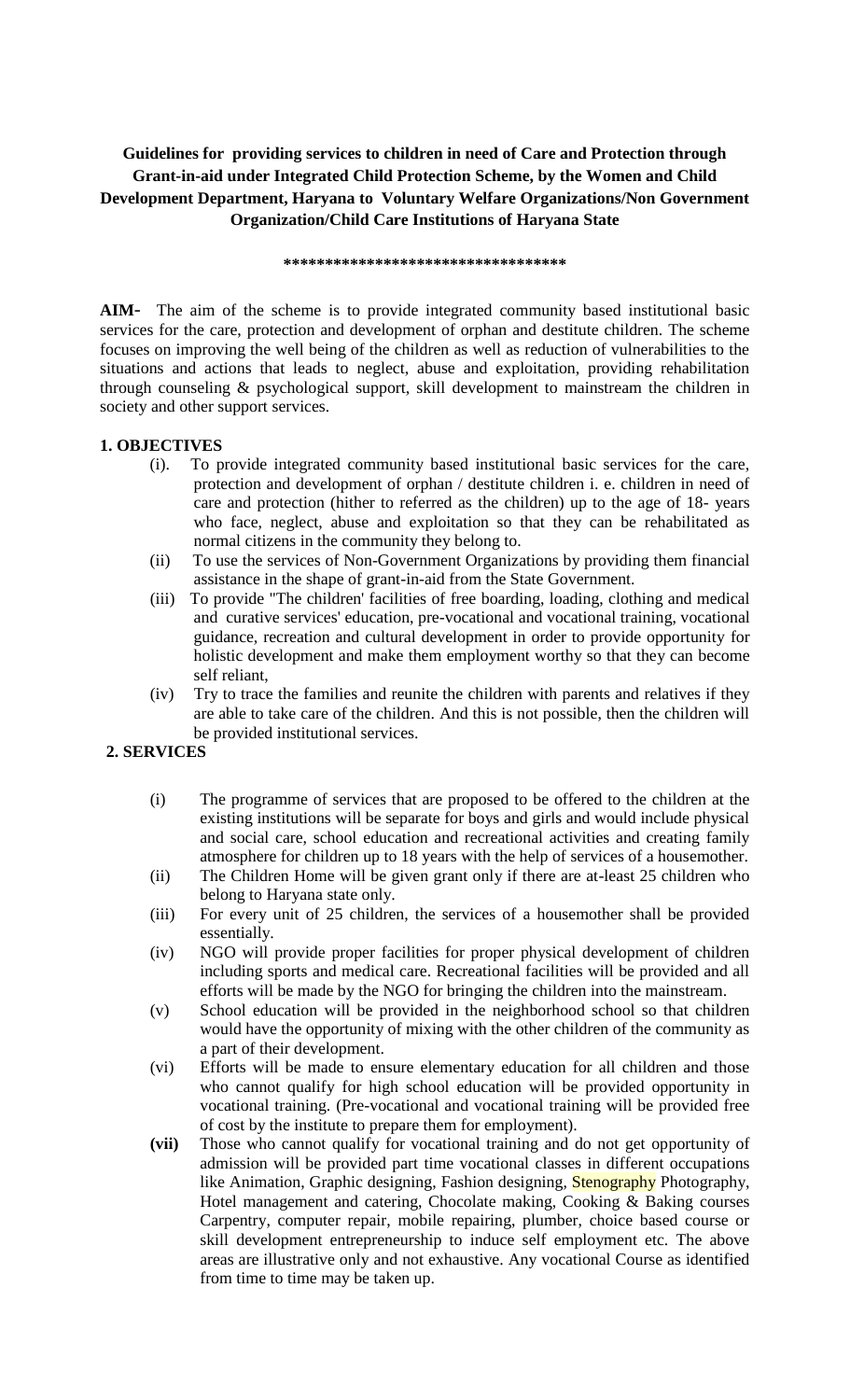- (viii) For those who reach 15 years of age, will be provided the apprenticeship training promoted by the Ministry of Labour or with the help of local industries. NGO will be responsible for rehabilitation of the children in the community.
- (ix) NGO shall provide the services of training professional for counseling to meet the psychological needs of children.
- (x) Tour & fields trips shall be arrange during their vacations for children.

## **3. GUILDELINES FOR THE GRANTEE ORGANISATIONS:**

 not yet started earning a livelihood and have no place to go, the following should be adopted:- With regard to the children in institutions who have attained the age of 18 years but have

- (i) As a general rule, efforts shall continue to be made to plan the education/career of the children in such a way that they become self reliant by the time they attain the age of 18 years.
- (ii) If older children (above 18 years) have to be kept in children's homes in the absence of other alternatives separate arrangements for them would be desirable instead of keeping them with younger children.
- (iii) Special care and safety shall be provided for girls. Every effort should be made to get them married. They shall not be discharged from homes without making proper and suitable alternative arrangements.
- (iv) Academically brilliant children, whether boys or girls, shall be given full opportunity to stay on in the homes, pursue higher studies and realize them full potential.
- (v) Non-formal vocational training, especially through apprenticeship and expansion of vocational training facilities in the form of service and repair centers and Training- cum-production centers, shall be the major plank for enabling such children to earn honorable living and ceasing their dependence on homes.
- (vi) The grant-in-aid should continue to be given to the institutions for the children above 18 years of age in the above-mentioned cases, subject to the availability of funds.
- **(vii) No NGO/Trust/ Society/Organization should be involved in any kind of dispute or involved in court case**

## **4. CRITERIA FOR ADMISSION OF CHILDREN INTO CHILDREN'S HOME:**

 Admission of children of Haryana State into Children's Homes shall be made according to the following criteria:-

- (i) Children who are orphans, abandoned, missing, runaway child, whose parents cannot be found after reasonable inquiry and do not have near relatives to look after them.
- (ii) Children who are found without any shelter or settled place of abode or any other ostensible means of subsistence.
- (iii) Children of single parent families deprived of adequate family care due to death, desertion, prolonged illness, imprisonment of one of the parents.

# **5. ADMISSION OF CHILDREN**

- i. No child can be admitted or sent out of the CCI without the permission of Child Welfare Committee and Deputy Commissioner.
- ii. The Child Welfare Committee will meet once in a quarter and after holding such an enquiry, the Committee will send its reports to headquarter by  $10<sup>th</sup>$  of the succeeding month in which the meeting is held.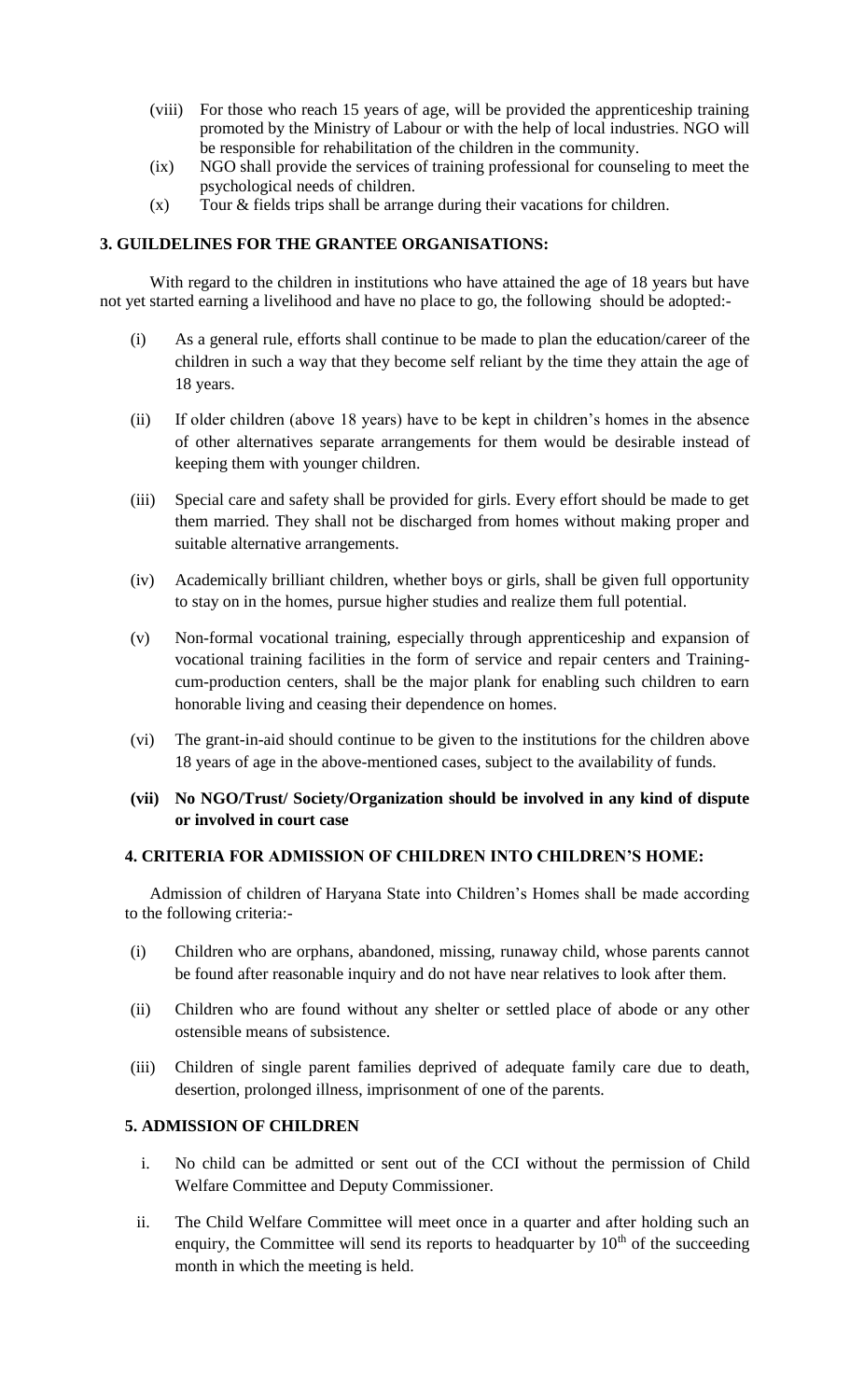- iii. The Committee should also take into account any new facts, which come to its notice at the time of review.
- iv. It would be incumbent for the CCI to annex all the reports of the Committee with the Grant-in-aid proposals before sending it to the Headquarter.
- **of CWC to the institution and it shall be binding upon the CCI to ensure the v. The State can refer any children who need care and protection with the approval security of the child.**

## **6. ELIGIBILITY FOR ASSISTANCE:**

 before applying or **sanctioning/releasing the grant:-** The **following terms and conditions are mandatory for the NGOs to** fulfill

- a. Should be Registered under the Society's Registration Act, 1860 and Registered under JJ Act 2000 under section 34(3)
- b. Should have proven capability of work in the area of Child Welfare for a period of three years.
- c. Should have a capacity for reaching out to at least a unit 25 Children.
- d. Should have building as per Integrated Child Protection Scheme norms under the Scheme. Norms for building/accommodation for an Institution with 50 children shall be as per detail at Annexure 'A'.
- e. Staffing pattern should as per the norms of ICPS. Detail is at annexure 'B'.
- f. It is mandatory for the NGOs/CCIs to installed Biometric machines for children as well as for the staff of the home so that fake attendance of the staff or children can be detected and entailed.
- g. Should to update the data for missing Child track system on the website and attend the training on missing child tracking system.
- h. All NGO CCI's must open bank accounts for SCPS funds in nationalised bank.
- i. Should have a landline telephone, Email address, complaint box, Phone No. of DC; SP painted on prominent walls of shelter Home, visitors Books.
- j. Police verification of staff engaged by NGOs should be carried out, including for any new appointment in the future.
- k. Police verification of the Child care institution/ home should be carried out by Police Department.
- l. The Home for Girl Children should have only women staff working inside the Shelter Home.
- m. Should have proper safety arrangement in the Institution.
- n. Should have a properly constituted managing body with its powers, duties and responsibilities clearly defined and laid down in its Memorandum of Association/ bye laws police verification.
- o. It should not run with profit motive for any individual or a body of individuals.
- p. Should implementation daily activity schedule for the children in the home.
- **q. Annual Audit should be done by a Chartered Accountant and Women and Child Development Department can also depute audit team/officers for annual audit of the CCI.**

#### **7. FUNDING PATTERN**

 Under the Scheme, Government will provide financial assistance to the CCIs/NGOs for meeting the recurring expenditure of the children *i.e*.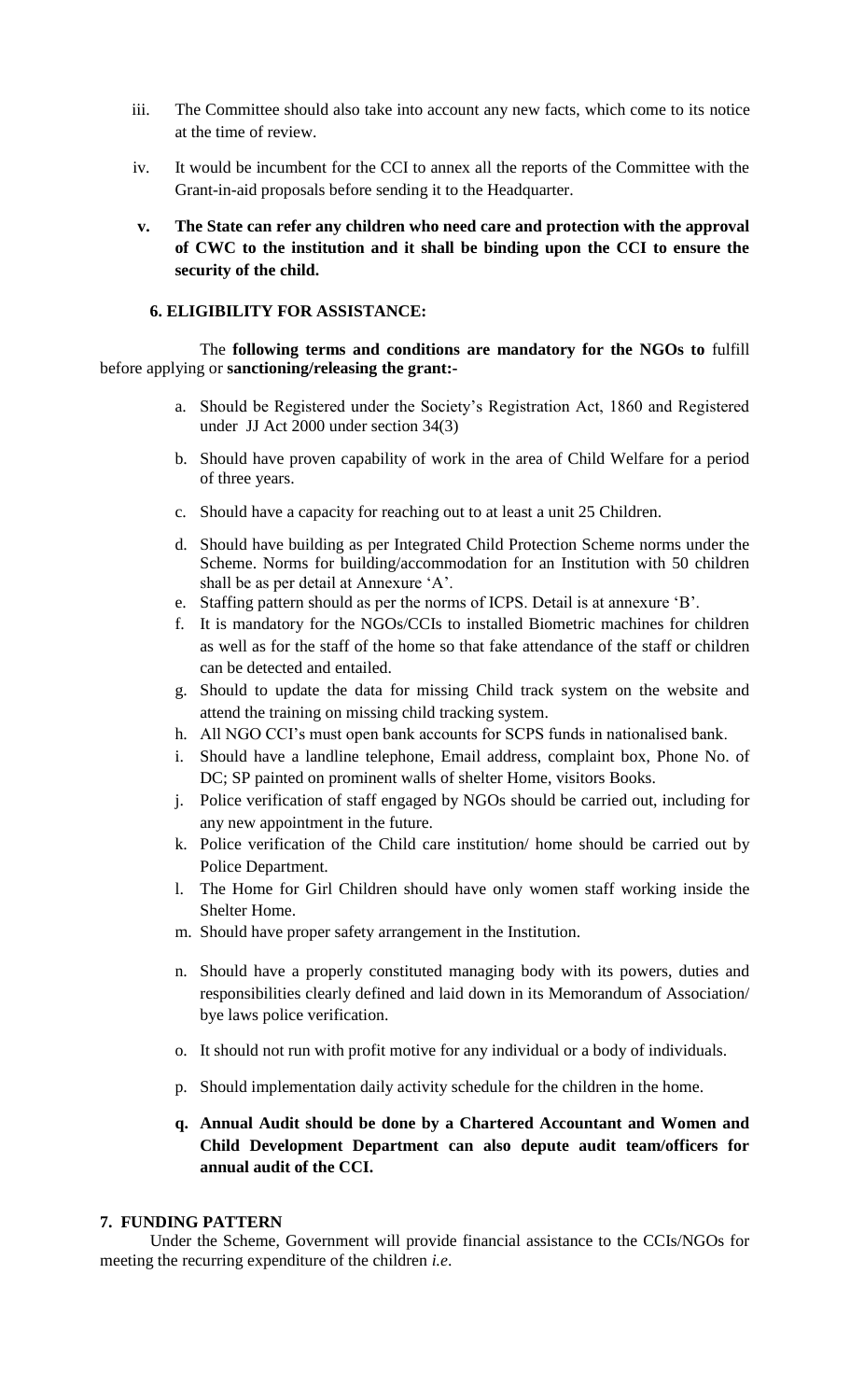- Maintenance allowance (food, clothing, medicine, soap, oil etc) at the rate as decided by the Govt. of Haryana /Govt. of India from time to time.
- It is mandatory for the CCI to appoint Staff as per norms of Integrated Child Protection Scheme (ICPS) as annexed at B. **The NGOs will bear:---**
- 10% matching share of the grant.
- Cost towards education and vocational education of inmates.

# **8. APPLICATION AND SANCTION**

 for applying under this scheme through public notice. A non- government Organization/CCIs  desirous of applying under this scheme should send its application in the **prescribed proforma**  (ICPS) who shall after verifying the provisions made in the Institution/ CCI, will forward the application to Director General, Women & Child Development Department of Haryana after due Officers will inspect the CCIs/institute to check compliance of terms and conditions as laid in the Women & Child Development Department will invite applications from Institutions/CCIs **(Annexure C)** to the concerned District Programme Officer/ District Child Protection officer recommendation of concerned Deputy Commissioner. Further, State or District level scheme. On the recommendation of Deputy Commissioner and inspection report of officials, sanction will be granted.

 the level at which the grant was determined, the organization shall be liable to refund unutilized maintain separate accounts no. of the grants received under this scheme. These accounts shall be got audited by a Chartered Accountant. They shall always be open to check or test check by an officer deputed by the Govt. of Haryana or Accountant General, Haryana or any person In case the actual expenditure on the items for which assistance was sanctioned fall below portion of the grant along with interest to the Government of Haryana. The organization shall authorized by him.

The head of account to which the expenditure regarding sanction of grant –in-aid shall be debited, shall be decided by the Govt. from time to time.

### **9. INSPECTION/MONITORING**

- i. Team nominated by the Director General, Women & Child Development Department, Haryana will visit the institution at any time for **surprise check** to evaluate the implementation of the scheme by the organization.
- ii. Time to time monitoring/Inspection of NGOs can be carried out by the District Administration and officers of the Department.
- iii. A evaluation study will be conducted to know the impact of the Scheme after three years of the implementation of the scheme. Such evaluation will be carried out by outside Agency either through the University of State of any other expert agency as decided by Govt.
- iv. For **effective Monitoring & Follow up of Implementation of Terms & conditions**, homes/ CCI/ NGOs to submit:-
	- Quarterly reports which includes **Quarterly fund utilization report** in format prescribed by the Govt. from time to time will be submitted by the NGO.
	- **Submission of terms & conditions compliance reports**
	- Follow up assessment visits before release of next installment.

This issue with the concurrence of the Finance Department conveyed vides their U.O. No. 1/16/2009-3FG-II(558) dated 28/04/2009.

> SHASHI GULATI, Principal Secretary to Government Haryana, Women & Child Development Department, Haryana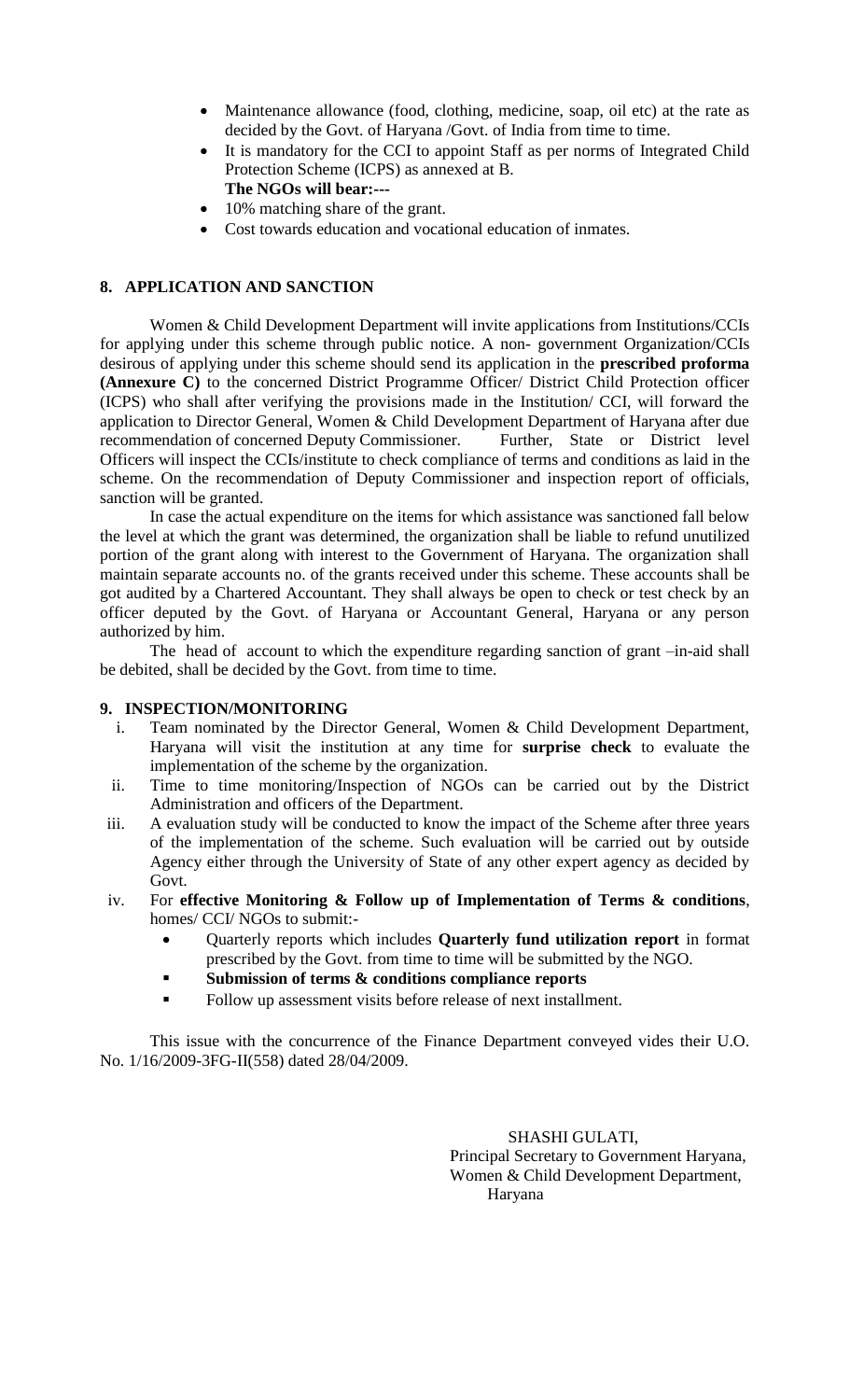# **ANNEXURE 'A'**

# **Norms for building or accommodation for an institution with 50 children.**

| (i)    | 4 Dormitories                   | Each 500sq.ft for 50 children i.e. 2000sq.ft.         |  |  |
|--------|---------------------------------|-------------------------------------------------------|--|--|
|        | 2 Dormitories                   | Each 500sq.ft for 50 children i.e. 1000sq.ft.         |  |  |
| (ii)   | 2 Classroom                     | 300 sq. ft for 25 children i.e. 600 sq. ft.           |  |  |
| (iii)  | Sickroom/First aid room         | 75 sq. ft. per child for 10 children i.e. 750 sq. ft. |  |  |
| (iv)   | Kitchen                         | 250 sq. ft.                                           |  |  |
| (v)    | Dinning Hall                    | 800 sq. ft.                                           |  |  |
| (vi)   | Store                           | $250$ sq. ft                                          |  |  |
| (vii)  | Recreation Room having T. V./   | 300 sq. ft.                                           |  |  |
|        | Sports equipments               |                                                       |  |  |
|        | (viii) Library cum Reading room | 250 sq. ft.                                           |  |  |
| (ix)   | 5 Bathrooms                     | 25 sq. ft. each i.e. 200 sq. ft.                      |  |  |
| (x)    | 8 Toilets/Latrines              | 25 sq. ft. each i.e. 125 sq. ft.                      |  |  |
| (xi)   | Office rooms                    | (a) Principal, Incharge room 300 sq. ft.              |  |  |
|        |                                 | (b) Superintendent room 200 sq. ft.                   |  |  |
|        |                                 | Total 500 sq. ft.                                     |  |  |
| (xii)  | Counseling & guidance room      | 120 sq. ft.                                           |  |  |
| (xiii) | Workshop                        | 1125 sq. ft for 15 Juvenile @ 75 sq. ft. per trainee  |  |  |
|        | (xiv) Playground                | Sufficient playing area shall be provided in every    |  |  |
|        |                                 | institution according to the total number of children |  |  |
|        |                                 | in Institution.                                       |  |  |

 **Note-** Area indicated in Column no. ii to xiv will be proportionately reduced if number of inmates are 25.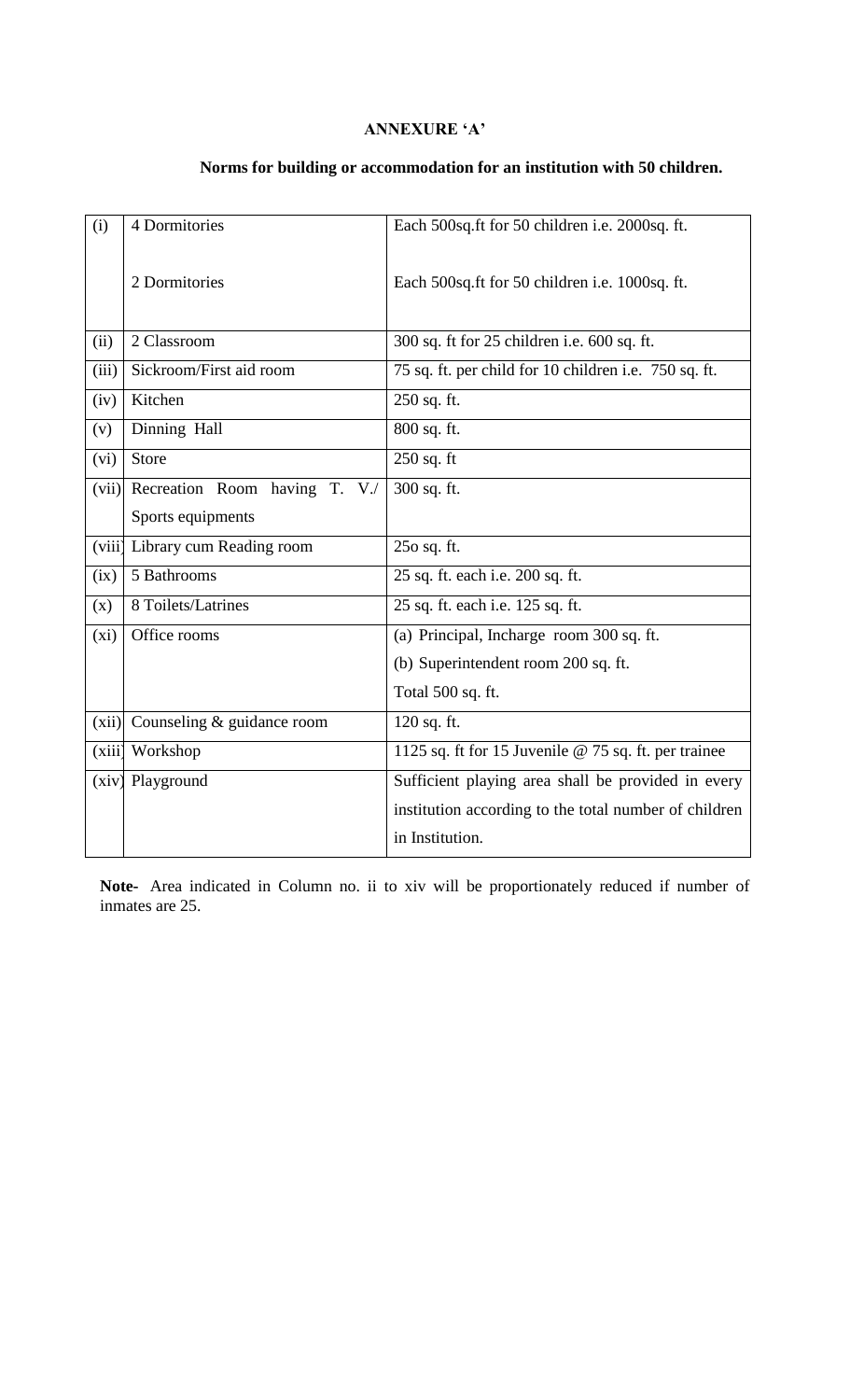# **ANNEXURE 'B'**

#### **Staffing pattern of an institution with 50 children**

| Sr.              | <b>Personal</b>                                                        | <b>No. of Posts</b> | <b>Qualification</b>                                                                                                                                                                                                                                                                                                                                                                                                                                                                                  | <b>Remuneration</b>      | <b>Annual</b>                                         |
|------------------|------------------------------------------------------------------------|---------------------|-------------------------------------------------------------------------------------------------------------------------------------------------------------------------------------------------------------------------------------------------------------------------------------------------------------------------------------------------------------------------------------------------------------------------------------------------------------------------------------------------------|--------------------------|-------------------------------------------------------|
| No.              |                                                                        |                     |                                                                                                                                                                                                                                                                                                                                                                                                                                                                                                       | per month (in<br>$Rs.$ ) | <b>Expenditure</b><br><b>Consolidated</b><br>(in Rs.) |
| 1.               | One Office In-charge<br>(Superintendent)                               | $\mathbf{1}$        | · Must have passed Master's<br>degree in Social Work/Child<br>Welfare/Psychology<br>from<br>any recognized University<br>with minimum First Division.<br>Candidates<br>with<br>Child<br>specialization<br>in<br>Welfare/Psychology will be<br>preferred.<br>·Hindi and<br>Sanskrit upto<br>Matric.<br>$\bullet$ Minimum<br>eight<br>years<br>of<br>managing<br>experience<br>Social Welfare<br>Institution<br>for<br>preferably<br>the<br>destitute/orphaned children.<br>Age 30-42 years.            | $25,000/-$               | $3,00,000/$ -                                         |
| 2.               | One Counsellor                                                         | $\mathbf{1}$        | Master in Psychology/Social<br>Work/Child<br>Development<br>from<br>recognized<br>any<br>university.<br>Minimum 55% marks and<br>having consistent academic<br>record.<br>Hindi and Sanskrit upto<br>matric.<br>knowledge<br>Working<br>of<br>computer.<br>Preference will be given to<br>experience in counseling.<br>Age 25-45 years.                                                                                                                                                               | $17,500/-$               | $2,10,000/-$                                          |
| 3.               | Probation<br>One<br>Officer/Child<br>Welfare<br>officer/Case<br>Worker | $\mathbf{1}$        | · Must have passed Master's<br>degree in Social Work/Child<br>Development/Human<br>Development/Psychology<br>from<br>recognized<br>any<br>university with minimum<br>60% marks.<br>· Knowledge of Hindi upto<br>Matriculation.<br>· Minimum 3 years experience<br>of in the field of Child<br>Welfare/Social Welfare/Child<br>Protection issues e.g. Child<br>Rights in Govt./Semi Govt.<br>organization or in govt.<br>registered CCI.<br>·Hindi and Sanskrit upto<br>Matric.<br>Age: 30 to 42 years | $17,500/-$               | $2,10,000/$ -                                         |
| $\overline{4}$ . | Two House Mother<br>or House Father                                    | $\overline{2}$      | ·Graduate.<br>·Knowledge of Hindi upto<br>Matriculation.<br>·Minimum 3 years experience<br>of in the field of Child<br>Welfare/Social<br>Welfare/Education.<br>·Hindi and Sanskrit upto<br>Matric.<br>Age: 30 to 42 years.                                                                                                                                                                                                                                                                            | $11,000/-$               | $2,64,000/-$                                          |